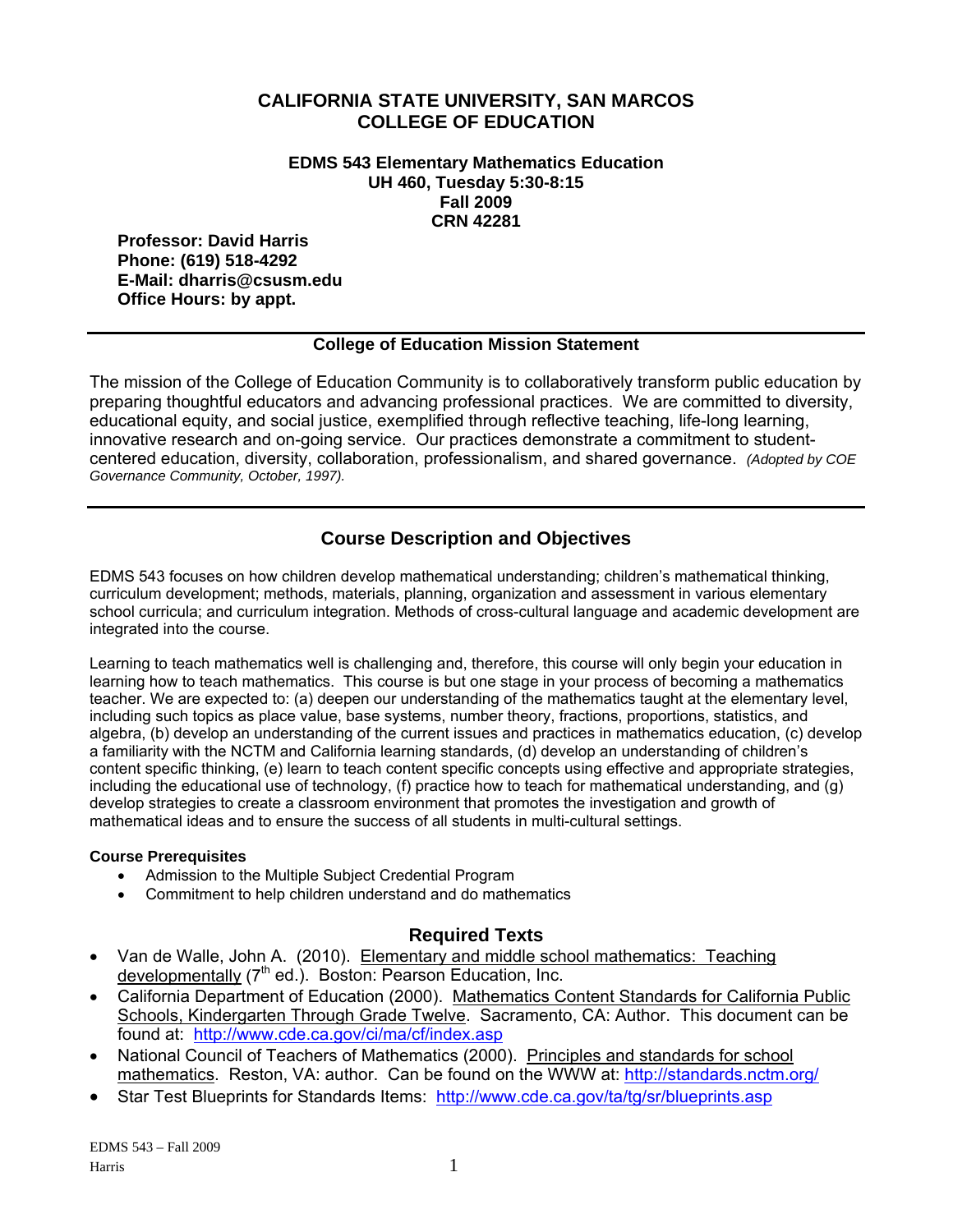### **Authorization to Teach English Learners**

This credential program has been specifically designed to prepare teachers for the diversity of languages often encountered in California public school classrooms. The authorization to teach English learners is met through the infusion of content and experiences within the credential program, as well as additional coursework. Students successfully completing this program receive a credential with authorization to teach English learners.

*(Approved by CCTC in SB 2042 Program Standards, August 02)* 

#### **STUDENT LEARNING OUTCOMES**

#### **Teacher Performance Expectation (TPE) Competencies**

The course objectives, assignments, and assessments have been aligned with the CTC standards for Multiple Subject Credential. This course is designed to help teachers seeking a California teaching credential to develop the skills, knowledge, and attitudes necessary to assist schools and district in implementing effective programs for all students. The successful candidate will be able to merge theory and practice in order to realize a comprehensive and extensive educational program for all students. You will be required to formally address the following TPEs in this course:

TPE 1A, TPE 2

## **California Teacher Performance Assessment (CalTPA)**

Beginning July 1, 2008 all California credential candidates must successfully complete a stateapproved system of teacher performance assessment (TPA), to be embedded in the credential program of preparation. At CSUSM this assessment system is called the CalTPA or the TPA for short.

To assist your successful completion of the TPA a series of informational seminars are offered over the course of the program. TPA related questions and logistical concerns are to be addressed during the seminars. Your attendance to TPA seminars will greatly contribute to your success on the assessment.

Additionally, COE classes use common pedagogical language, lesson plans (lesson designs), and unit plans (unit designs) in order to support and ensure your success on the TPA and more importantly in your credential program.

 http://www.csusm.edu/coe/CalTPA/ProgramMaterialsTPA.html The CalTPA Candidate Handbook, TPA seminar schedule, and other TPA support materials can be found on the COE website provided at the website provided:

#### **College of Education Attendance Policy**

Due to the dynamic and interactive nature of courses in the College of Education, all students are expected to attend all classes and participate actively. At a minimum, students must attend more than 80% of class time, or s/he may not receive a passing grade for the course at the discretion of the instructor. Individual instructors may adopt more stringent attendance requirements. Should the student have extenuating circumstances, s/he should contact the instructor as soon as possible. *(Adopted by the COE Governance Community, December, 1997).* 

**For every absence you will lose 5 points. You are able to earn extra credit for one absence. If you miss two class sessions or are late (or leave early) more than three sessions, you cannot receive a grade of "A".** Should you have extenuating circumstances, contact the instructor as soon as possible. Please discuss with me any extenuating circumstances that will cause you to miss class prior to your absence. Attendance will be taken at each class session. Furthermore, grades on assignments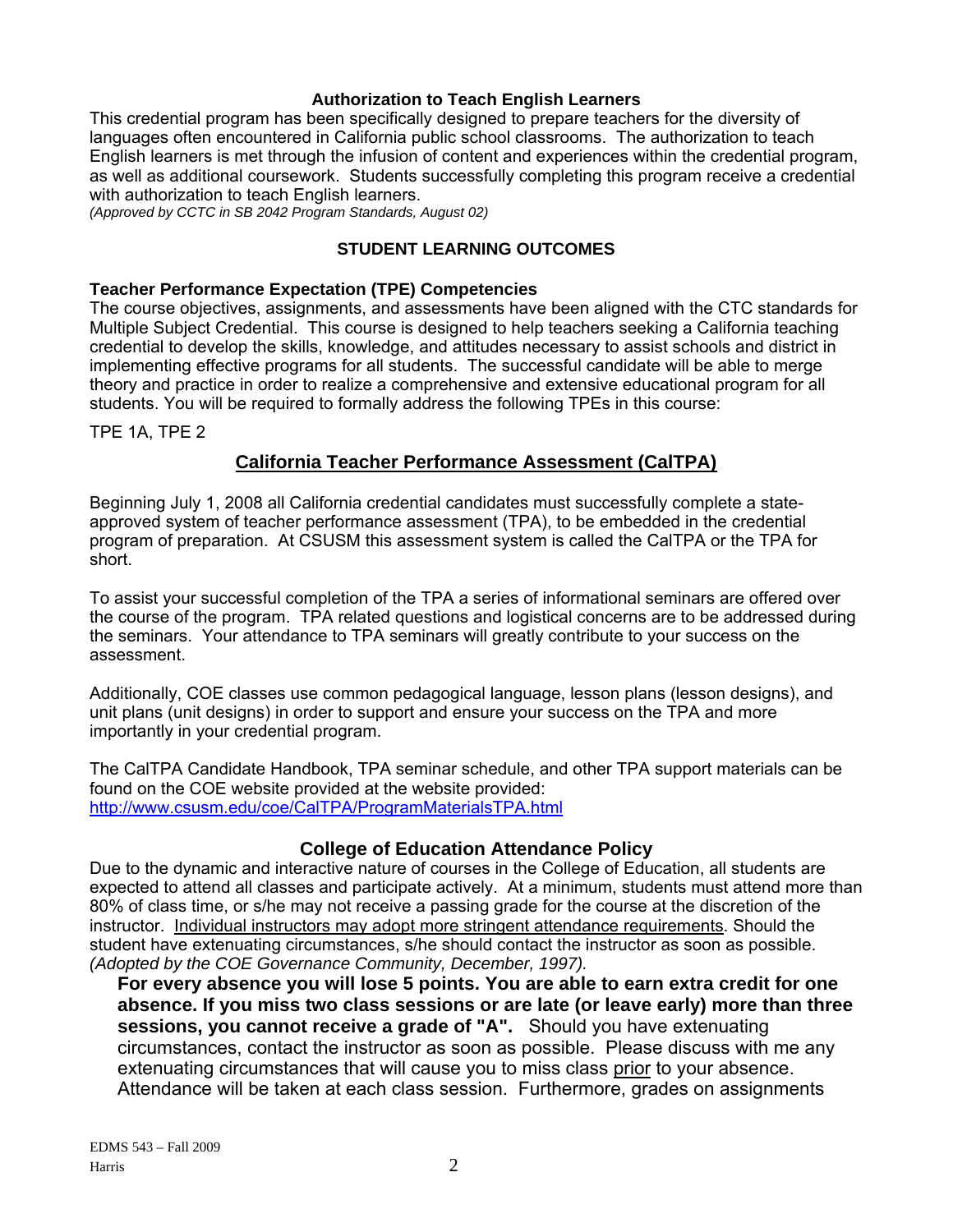turned in late will be lowered unless **prior arrangements** have been made with the instructor.

## **Students with Disabilities Requiring Reasonable Accommodations**

Students with disabilities who require reasonable accommodations must be approved for services by providing appropriate and recent documentation to the Office of Disable Student Services (DSS). This office is located in Craven Hall 5205, and can be contacted by phone at (760) 750-4905, or TTY (760) 750-4909. Students authorized by DSS to receive reasonable accommodations should meet with their instructor during office hours or, in order to ensure confidentiality, in a more private setting.

### **Course Requirements Reading Reflections (15 points)**

Most weeks, students will reflect on the assigned readings. These reflections should clearly articulate your thoughts based on prompts provided by the instructor. Articulation of personal connection as well as subjects for which you wish more clarity or information will be used to inform instruction in this course. (15 points)

## **Math Activity with "Thinking Tool" (10 points)**

You and a partner will teach a short 15-20 minute math activity utilizing an assigned math manipulative. You will sign up for a specific class session. The purpose is to design an activity for a specific standard that offers students an opportunity to think through a problem with a physical tool. Specific details and requirements for this activity will be given in class. (10 points)

## **Student Interviews (20 points)**

You will conduct a series of two different student interviews based on questions provided in class. For each interview, you will pose mathematical problems to any one student at a predetermined grade level. The purpose is to get you to begin thinking about students' mathematical understanding, to learn how to effectively pose questions and interpret the meaning of students' answers, and to provide you with an opportunity to interact with students. (20 points)

## **Mathematical Resources and Lesson (40 points)**

The purpose of this assignment is to help you learn how to design effective mathematical activities and lessons and to provide an opportunity for you to practice teaching mathematics. Working in small groups of 2-3 members, your team will first compile 10 resources each on a predetermined mathematical topic (10 points). Each pair of students will design one standards-based lesson that you will teach on a Family Math Night (30 points). The purpose of this activity is to help you learn how to design effective mathematical activities, to provide you with an opportunity to begin compiling resources, and to provide an opportunity for you to practice teaching mathematics.

## **Participation & Professionalism (15 points)**

This course is designed for active learning during class sessions. In order for this course to succeed for individuals and the group, students must come to class prepared to discuss assigned readings/topics and to participate in class activities.

## **For every absence you will lose 5 points. You are able to earn extra credit for one absence.**

## **Extra Credit (5 points): Extra Interview**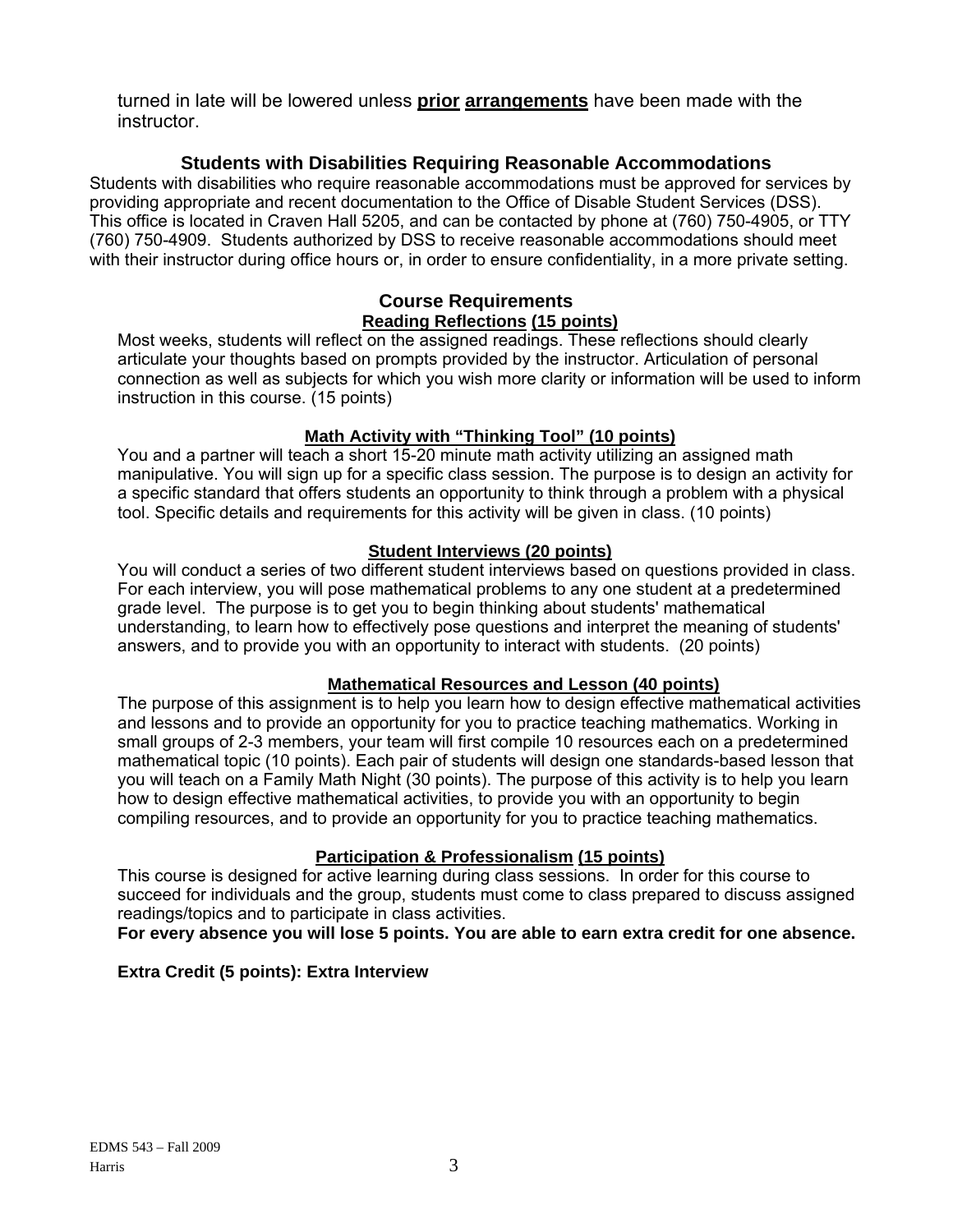## **Grading Standards**

Grades will be based on the following grading scale:

| A  | $93 - 100\%$ |
|----|--------------|
| А- | $90 - 92\%$  |
| B+ | $88 - 89\%$  |
| B. | $83 - 87%$   |
| B- | $80 - 82%$   |
| C+ | $78 - 79%$   |
| C. | $73 - 77%$   |
| C- | $70 - 72%$   |

### **All University Writing Requirement**

The CSUSM writing requirement of 2500 words is met through the completion of course assignments. Therefore, all writing will be looked at for content, organization, grammar, spelling, and format.

#### **CSUSM Academic Honesty Policy**

"Students will be expected to adhere to standards of academic honesty and integrity, as outlined in the Student Academic Honesty Policy. All written work and oral presentation assignments must be original work. All ideas/materials that are borrowed from other sources must have appropriate references to the original sources. Any quoted material should give credit to the source and be punctuated with quotation marks.

Students are responsible for honest completion of their work including examinations. There will be no tolerance for infractions. If you believe there has been an infraction by someone in the class, please bring it to the instructor's attention. The instructor reserves the right to discipline any student for academic dishonesty in accordance with the general rules and regulations of the university. Disciplinary action may include the lowering of grades and/or the assignment of a failing grade for an exam, assignment, or the class as a whole."

Incidents of Academic Dishonesty will be reported to the Dean of Students. Sanctions at the University level may include suspension or expulsion from the University.

## **Plagiarism:**

As an educator, it is expected that each student will do his/her own work, and contribute equally to group projects and processes. Plagiarism or cheating is unacceptable under any circumstances. If you are in doubt about whether your work is paraphrased or plagiarized see the Plagiarism Prevention for Students website http://library.csusm.edu/plagiarism/index.html. If there are questions about academic honesty, please consult the University catalog.

#### **USE of TECHNOLOGY**

Students are expected to demonstrate competency in the use of various forms of technology (i.e. word processing, electronic mail, WebCT6, use of the Internet, and/or multimedia presentations). Specific requirements for course assignments with regard to technology are at the discretion of the instructor. Keep a digital copy of all assignments for use in your teaching portfolio. Most assignments will be submitted online, and some will be submitted in hard copy as well. Details will be given in class.

## **Electronic Communication Protocol:**

Electronic correspondence is a part of your professional interactions. If you need to contact the instructor, e-mail is often the easiest way to do so. It is my intention to respond to all received e-mails in a timely manner. Please be reminded that e-mail and on-line discussions are a very specific form of communication, with their own nuances and etiquette. For instance, electronic messages sent in all upper case (or lower case) letters, major typos, or slang, often communicate more than the sender originally intended. With that said, please be mindful of all e-mail and on-line discussion messages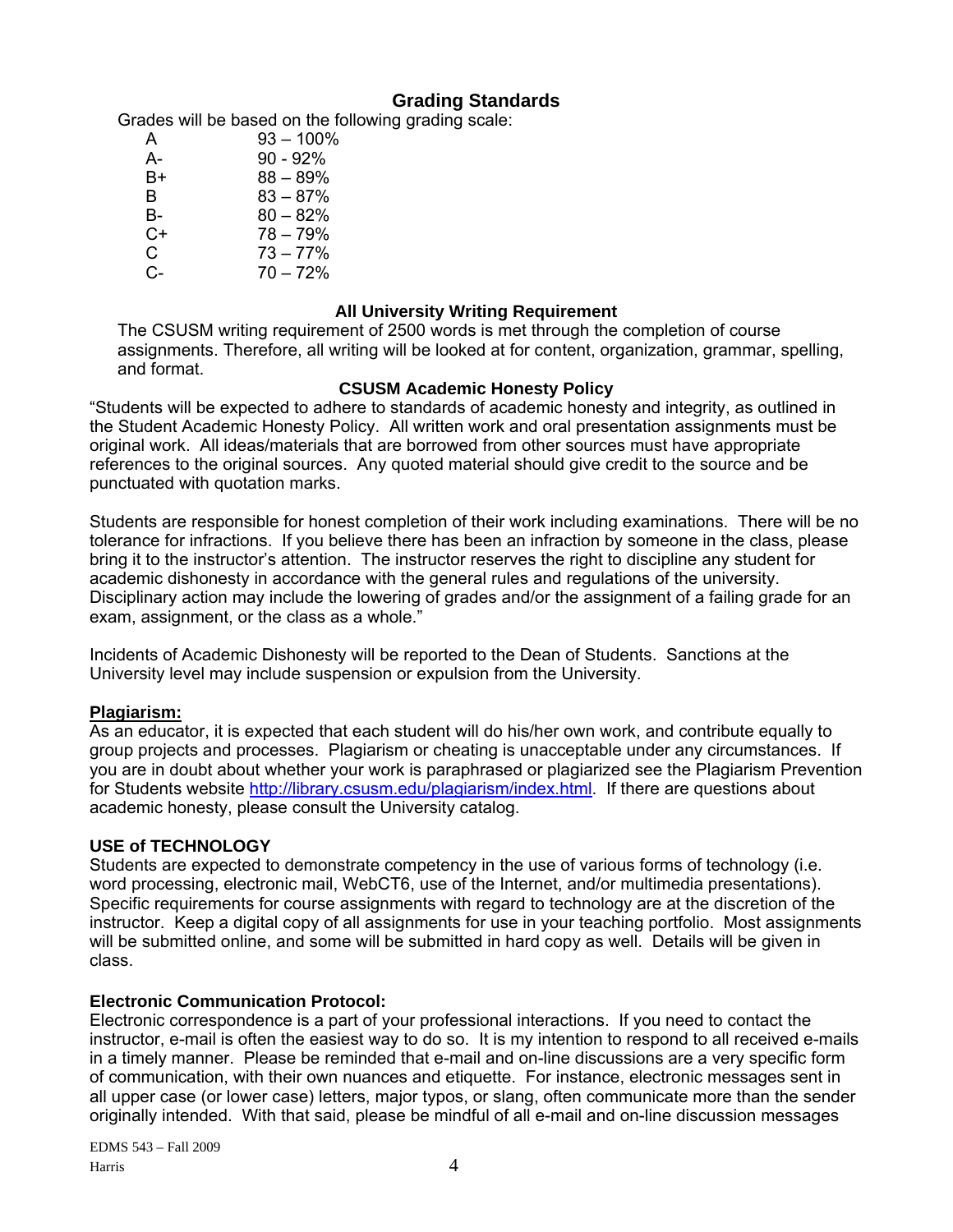you send to your colleagues, to faculty members in the College of Education, or to persons within the greater educational community. All electronic messages should be crafted with professionalism and care.

Things to consider:

- Would I say in person what this electronic message specifically says?
- How could this message be misconstrued?
- Does this message represent my highest self?
- Am I sending this electronic message to avoid a face-to-face conversation?

In addition, if there is ever a concern with an electronic message sent to you, please talk with the author in person in order to correct any confusion.

#### **Furlough**

Due to the devastating effects of current budget crisis in California, I have been furloughed nine days each semester of this academic year, representing a 9.23% reduction in both workload and compensation. A furlough is an unpaid day off on a faculty member's regularly-scheduled workday. In order to satisfy legal and ethical requirements of the California Labor Code, I am required to submit formal certification that I will not work on my furlough days. I am prohibited from teaching, conducting scholarly research, consulting with students, responding to email or voicemail, providing assignment feedback, or participating in any CSU work-related activities on my furlough days. Furlough dates vary by professor; my Fall Semester furlough dates are: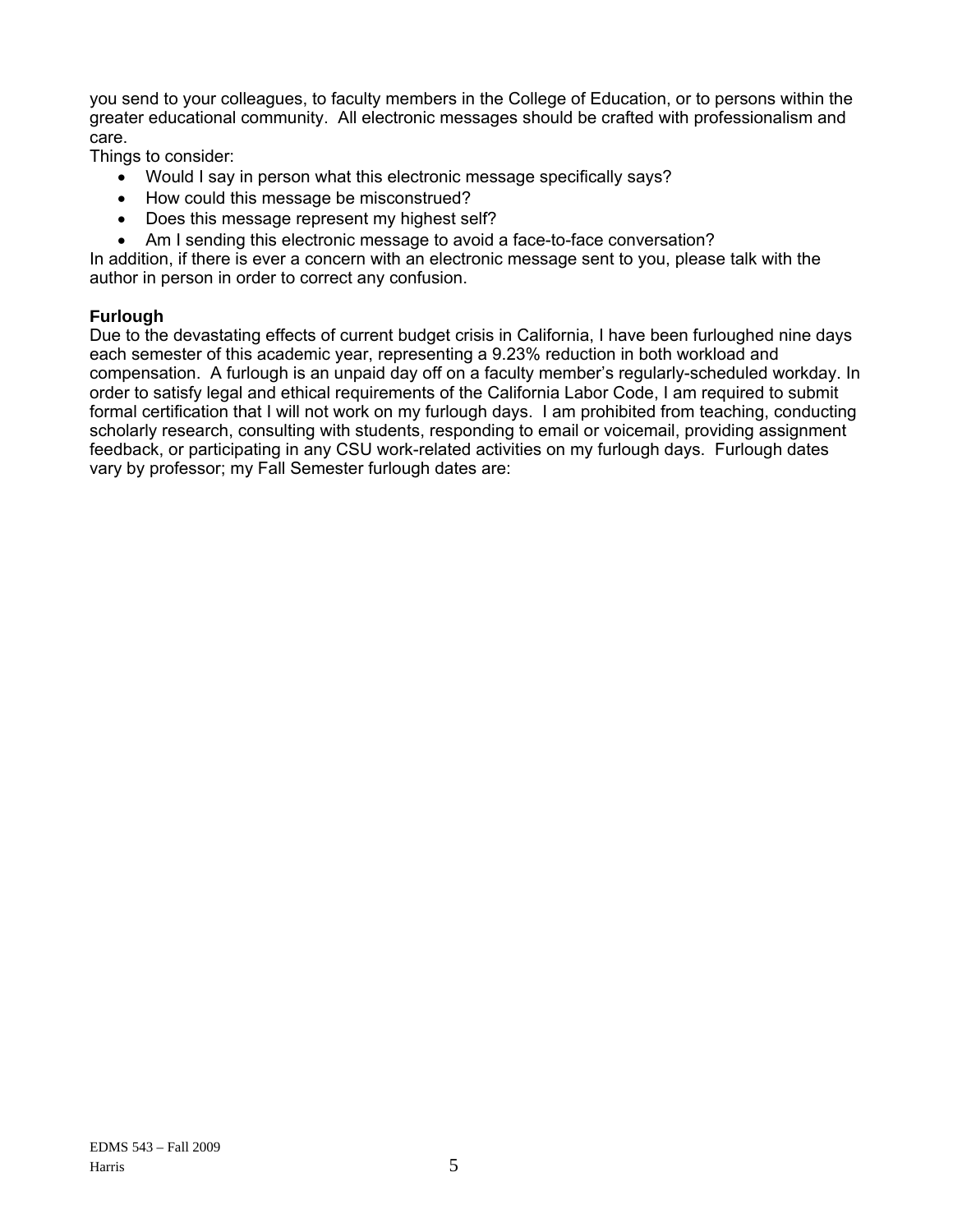| <b>Date</b>           | <b>Session/Topics</b>                                                                                                                                                                                                                                                                                                                                                                                  | <b>Assignment to be completed</b><br><b>BEFORE Class Session</b>                                                                                                                     |
|-----------------------|--------------------------------------------------------------------------------------------------------------------------------------------------------------------------------------------------------------------------------------------------------------------------------------------------------------------------------------------------------------------------------------------------------|--------------------------------------------------------------------------------------------------------------------------------------------------------------------------------------|
| Session 1<br>9/1/09   | <b>Introduction to Mathematics Education</b>                                                                                                                                                                                                                                                                                                                                                           |                                                                                                                                                                                      |
| Session 2<br>9/8/09   | <b>Building a Mathematics Learning</b><br><b>Community:</b><br>•Habits of practice and mind<br>•Developing Mathematical Tools<br>•7 implications for teaching mathematics                                                                                                                                                                                                                              | Van de Walle: chapter 2 Exploring<br>What It Means To Know And Do<br>Mathematics. (For discussion)                                                                                   |
| Session 3<br>9/15/09  | Planning for understanding content, not<br>just transmission of content:<br>•Three Phase Lesson Model<br>•The instructional advantages of <i>making</i><br>thinking public.<br>•Awareness of NCTM and CDE Standards<br>-- Form Working Groups for assignments                                                                                                                                          | Van de Walle: Ch. 3 Teaching<br>Through Problem Solving (Written<br>Reflection: questions 1,2,3, p.56)<br>Ch.14 Algebraic Thinking, pp.254-264<br>only. (Questions 1,2,3,4)          |
| Session 4<br>9/22/09  | <b>Planning for application and connection</b><br>for students:<br>• How do open-ended math tasks allow<br>students to make connections among math<br>concepts?<br>•The power of models for student depth of<br>knowledge.<br><b>Assignment Help: Conducting Student</b><br><b>Interviews</b>                                                                                                          | Van de Walle: Ch. 4 Planning in the<br>Problem-Based Classroom.and Ch.14<br>Algebraic Thinking, pp.265-283 only.<br>(Reflection Due Saturday eve, 9/19)                              |
| Session 5<br>9/29/09  | Lesson design & assessment:<br>How do we make decisions about what to<br>teach and how we teach it? How do we<br>sequence the learning activities so that<br>students can learn the intended themes?<br>How do we know whether or not students<br>achieve the objectives? How do we respond<br>when students do not learn?<br>•CGI – Video examples. Identify elements of<br>instruction and thinking. | Van de Walle: Ch. 5 Building<br>Assessment Into Instruction.<br>(Assignment TBA)<br>*Algebra Interview Due<br><b>Thinking Tool Group 1 presentation</b>                              |
| Session 6<br>10/6/09  | What it mean to "build number sense"<br>•Relationships and mental math<br>*Anchoring Numbers to 5 and 10.<br>•Four Problem Structures.                                                                                                                                                                                                                                                                 | Van de Walle: chapter 8 & 9 Number<br><b>Sense and Operation Sense</b><br>*Number Concepts Interview Due<br><b>Lesson Resources Due</b><br><b>Thinking Tool Group 2 presentation</b> |
| Session 7<br>10/13/09 | <b>Focus: Addition and Subtraction</b><br>Modeling, big ideas, procedural fluency                                                                                                                                                                                                                                                                                                                      | Van de Walle: chapter 10 & 11<br>*Addition/Subtraction Interview Due<br><b>Thinking Tool Group 3 presentation</b>                                                                    |
| Session 8<br>10/20/09 | <b>Focus: Multiplication and Division</b><br>Modeling, big ideas, procedural fluency                                                                                                                                                                                                                                                                                                                   | Van de Walle: chapter 12 & 13<br>*Multip.Interview Due<br><b>Lesson Resources Due</b><br><b>Thinking Tool Group 4 presentation</b>                                                   |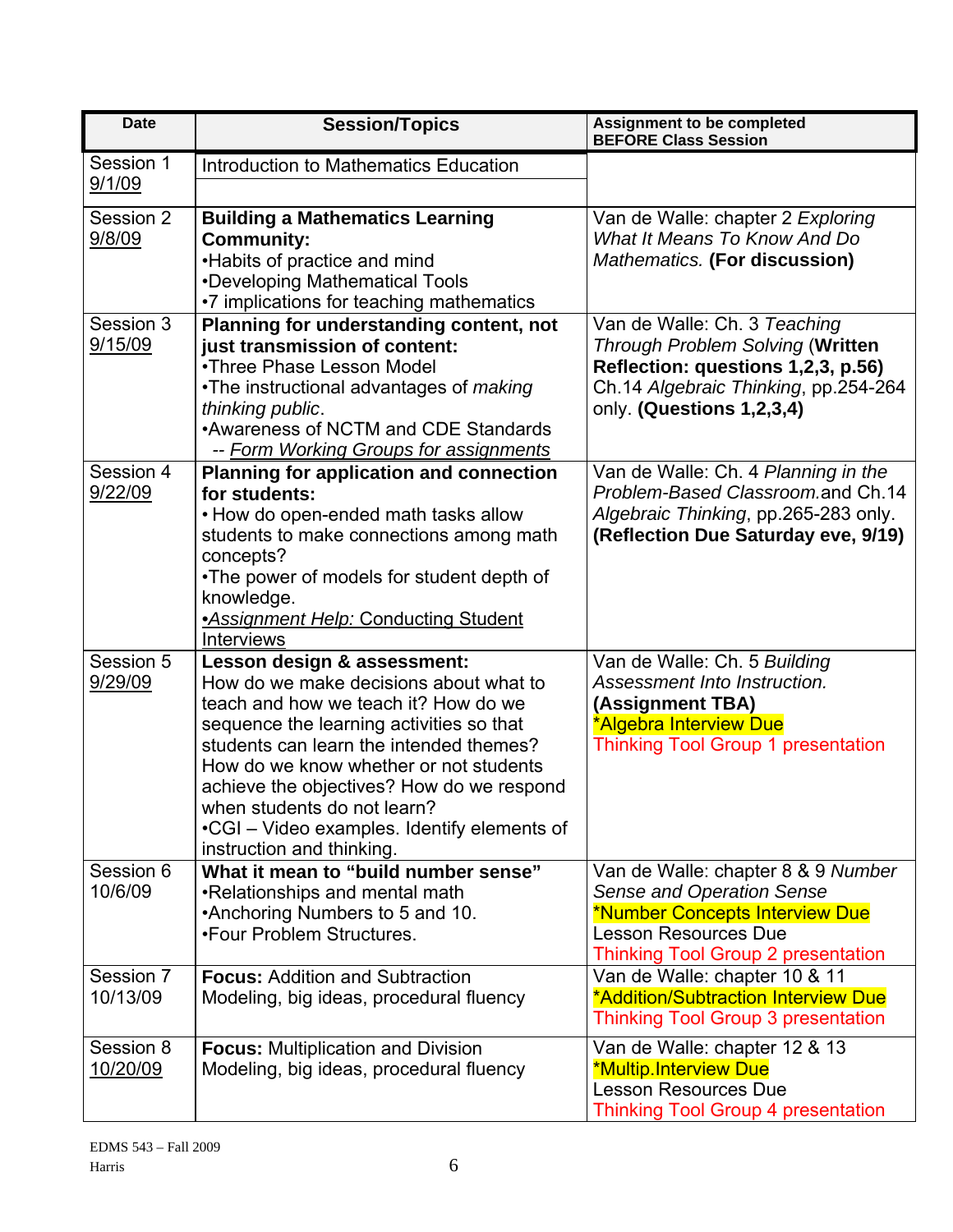| Session 9<br>10/27/09<br>Session 10<br>11/3/09 | <b>Focus: Fractions</b><br>Modeling, big ideas, computational fluency<br><b>Focus: Decimals, Percents. Proportional</b><br>Reasoning                                    | Van de Walle: chapters 15, 16<br><b>*Fraction Interview Due</b><br><b>Thinking Tool Group 5 presentation</b><br>Van de Walle: chapters 17, 18,<br>Decimals, Percents and Proportional |
|------------------------------------------------|-------------------------------------------------------------------------------------------------------------------------------------------------------------------------|---------------------------------------------------------------------------------------------------------------------------------------------------------------------------------------|
|                                                | •Making connections among mathematical<br>concepts<br>•Linear versus nonlinear functions.                                                                               | Reasoning.<br><b>Thinking Tool Group 6 presentation</b>                                                                                                                               |
| Session 11<br>11/10/09                         | Focus: Integers and the real number system<br>•Modeling negative & positive integers<br>"Meet with groups to prepare lesson<br>presentations, finish and post resources | Van de Walle: chapter 23 Developing<br>Concepts of Exponents, Integers and<br>Real Numbers.<br><b>Thinking Tool Group 7 presentation</b>                                              |
| Session 12<br>11/17/09                         | The power of Measurement & Geometry to<br>connect mathematical ideas.<br>. Fidelity to the mathematics and to the<br>standards.                                         | Van de Walle: chapter 20 Geometry<br><b>Thinking and Concepts</b><br>Van de Walle: chapter 19<br>*Measurement/Geom. Interview Due<br><b>Lesson Plan Due</b>                           |
| Session 13<br>11/24/09                         | No Class – Groups meet to prepare lessons                                                                                                                               |                                                                                                                                                                                       |
| Session 14<br>12/1/09                          | The Big Night!! Family Math Night at Casita<br>Elementary                                                                                                               |                                                                                                                                                                                       |
| Session 15<br>12/8/09                          | <b>Focus: Data Analysis &amp; Probability</b><br>•Realistic problem sets.<br>Reflect on Family Math Lessons - Evidence<br>gathered                                      | Van de Walle: chapter 21 & 22<br>*Data Anal/Prob Interview Due                                                                                                                        |

## **Math Activity with "Thinking Tool"**  EDMS 543

This activity will be completed with a partner and should involve teaching our class a math activity. This should only take 10-15 minutes. In a dynamic classroom, students are familiar with and *choose from* various mathematical thinking tools. This assignment is designed to introduce the class to a specific one. The purpose for the presenter is not to write a full lesson but to practice introducing a tool to a class. Use the guidelines below to outline the description of how you planned this presentation. One copy of this description (1 page max.) will be given to me on the day you present and submit another copy emailed to me (include both your name and your partner).

*Choose a grade level for using this tool. Identify the standard or standards that most likely would be explored using this tool. Your planning should answer the following questions:* 

*1. What is the concept I want students to explore?* 

*2. How will this thinking tool help students explore this concept?* 

*3. How will the manner in which I have students use this tool help them access prior knowledge?* 

*4. What thinking will a student do using this tool that may help to minimize common errors and misconceptions? (Be sure to mention the specific errors and misconceptions.)*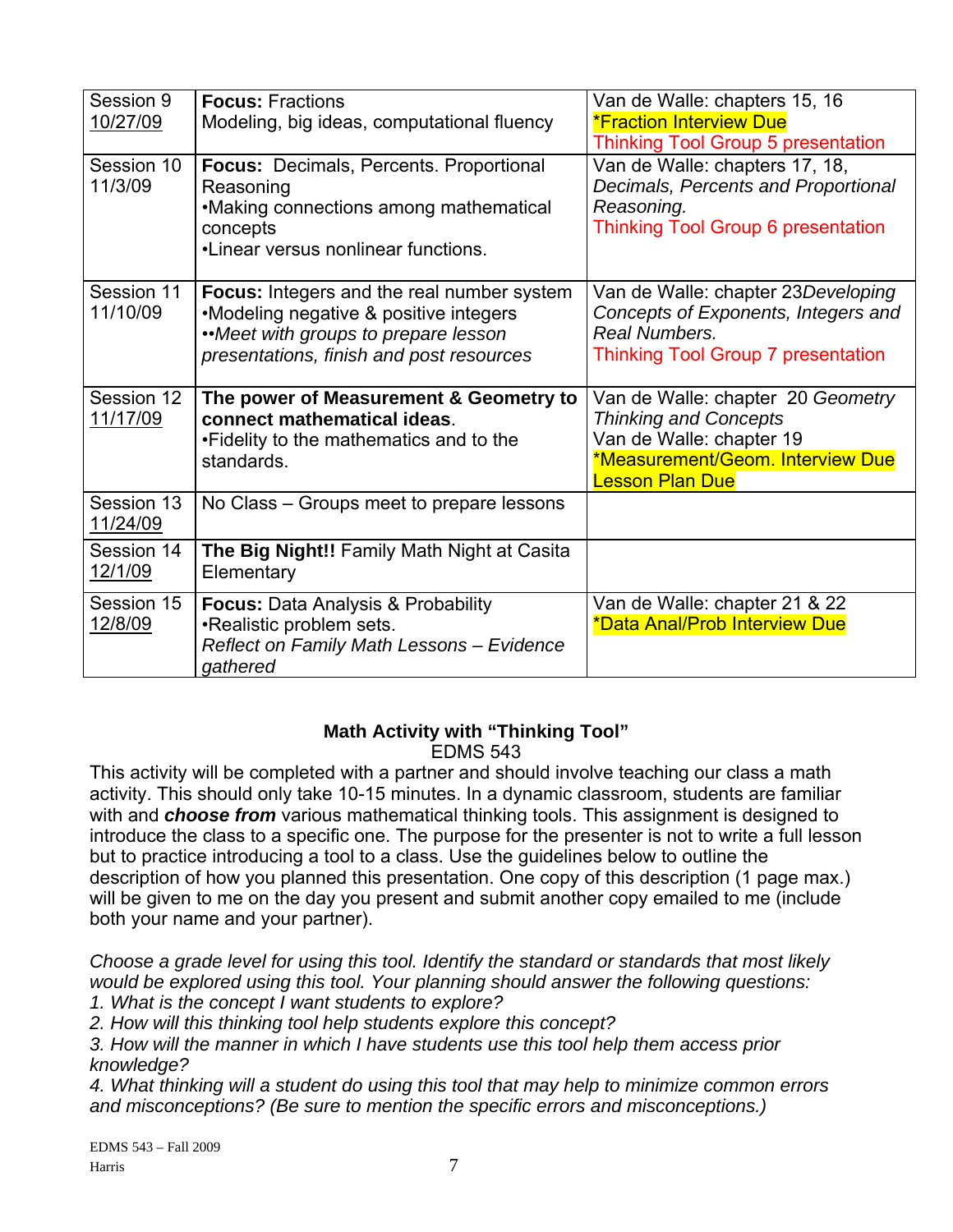## **STUDENT INTERVIEW GUIDELINES**

## EDMS 543

Student interviews are designed to provide students with opportunities to focus on a single child's thinking about mathematics. It will also help students to improve their use of inquiry for assessment purposes and to better understand elementary level students with different understandings.

You will interview one child for each content interview (make sure to look at the appropriate grade level for each interview) and write up your evaluation of the student (please also submit the child's written work attached to your paper). You will conduct 2 different interviews. Questions are provided in WebCT6.

## **Prior to the interview**

- You should arrange with a teacher (or parent of a child you know) to interview one child for 20-30 minutes in a quiet place outside the classroom, if possible.
- Provide the teacher with some understanding of what the interview will contain and see if he/she has any thoughts about how this child will do on the assessment.
- Develop a list of questions you may want to use if the child is not forthcoming with a response. For example, if the child says "I just knew it", you might respond with "What did you think about first?" or "If you were helping a friend, how would you explain what you did?"

## **During the interview**

Work with the child individually. Begin the interview by informing the child that you will be giving him/her a series of math problems to solve and that you are interested in his/her thinking process and in the strategies s/he uses to solve these problems. Inform the child that s/he can solve the problems in any way s/he wants. Please remind the child that the interview is voluntary and that s/he can end the interview at any time (if a student does end early then please find another willing student). Do everything you can to help make the child comfortable.

Orally provide the child with each problem, posing them one at a time, you received from class and provide him/her with sufficient time to complete each problem. You may also want to provide the child with a written copy of each problem and/or manipulatives.

After the child answers each problem you should ask a variety of questions that will help you to better understand the child's thinking and to assess his/her mathematical understanding. **You will want to note the questions you ask and the child's responses** and it may be necessary to ask the child to wait while you are writing -- it is OK to ask the child to wait. **You should not tape-record/video-tape the interview without parental permission**.

## **During the interview, be sure to consider the following:**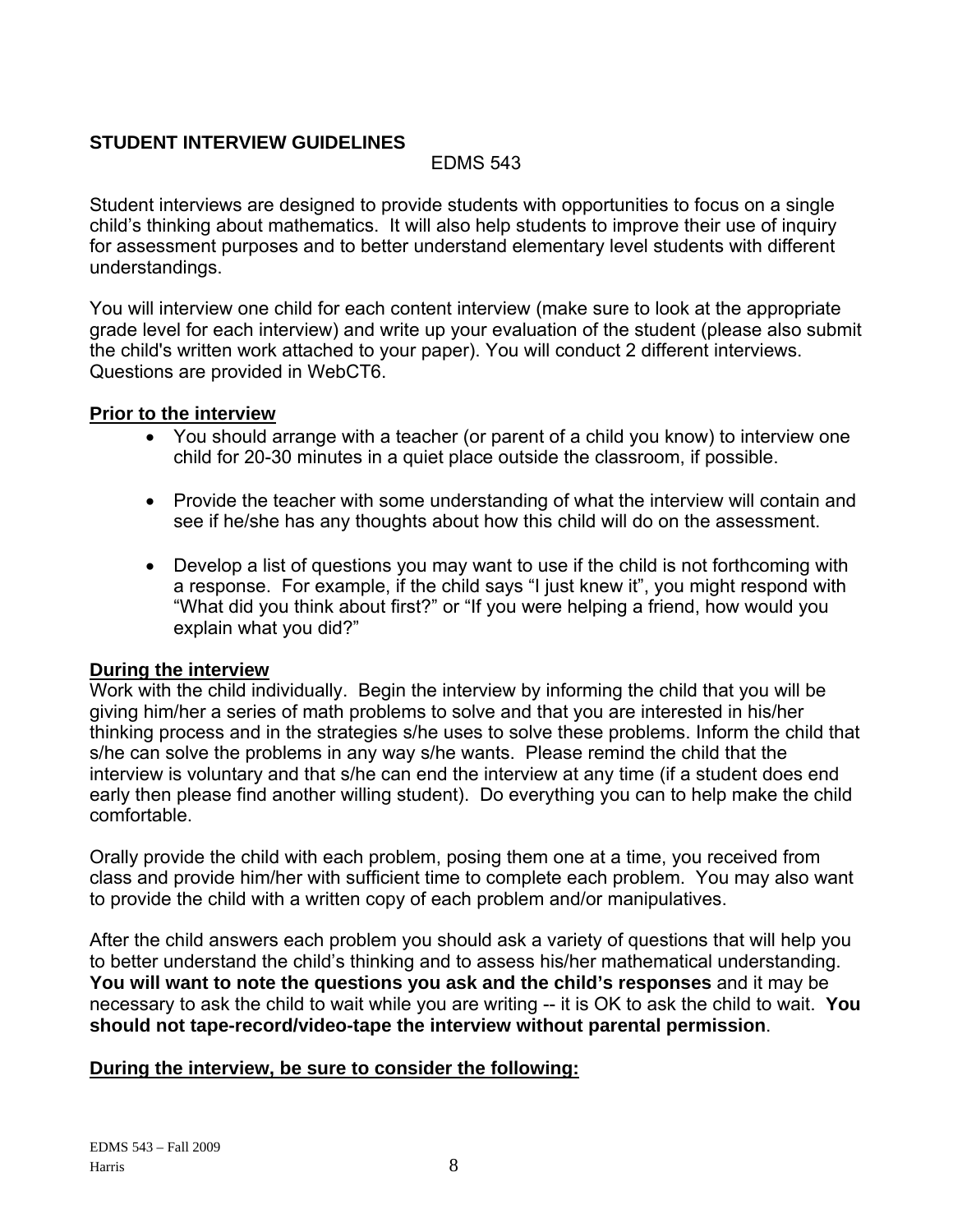- The best thing you can be is genuinely curious. Remember the point of the interview is to discover how the child thinks -- *NOT* to guide the child to the correct answer (try to fight the urge to be "teacher").
- Offer manipulatives and other strategies/methods to support the student and their ability to solve the problems and demonstrate their thinking.
- Be careful to respond similarly to correct and incorrect answers. Be curious about all solution strategies -- not just the ones leading to incorrect solutions.
- Your primary role is to listen. Make sure you allow enough "wait time" -- children need time to think before answering.
- Make sure the child feels comfortable during the entire interview. If the child clearly cannot answer a problem, move on to the next problem. If you feel that the child is really struggling and frustrated, you may want to end the interview or give the child a problem you are fairly certain s/he can solve and then end the interview. If you cut an interview short because of student difficulty, be sure to discuss your reasoning in your write-up.

## **After the interview**

You should write no more than a two page reflection that includes a brief discussion on each of the following two points:

- What specifically did you learn about this child's mathematical understanding? Here you will want to make some claims about the mathematics your student understands or doesn't understand. I am looking for more of an explanation than just your student could or couldn't solve a particular problem.
- What specifically might you do for this child if you were his/her teacher? Here you might want to include discussions about such issues as curriculum, instructional strategies, etc.

## **Grading:**

Each interview will be worth a total of 10 points. More specifically, I will be looking for nicely written papers that clearly and specifically express what you learned about: 1) the child's mathematical understanding and 2) what you would do next for this child if you were his/her teacher (again be specific here). For example, you might recognize that this student lacks a conceptual understanding of multiplication – so as this child's teacher you might want to pose meaningful problems related to multiplication, etc.

\*NOTE: When you turn in your write-up, you should also include the child's written work (if it exists) and without the student's "actual" name listed.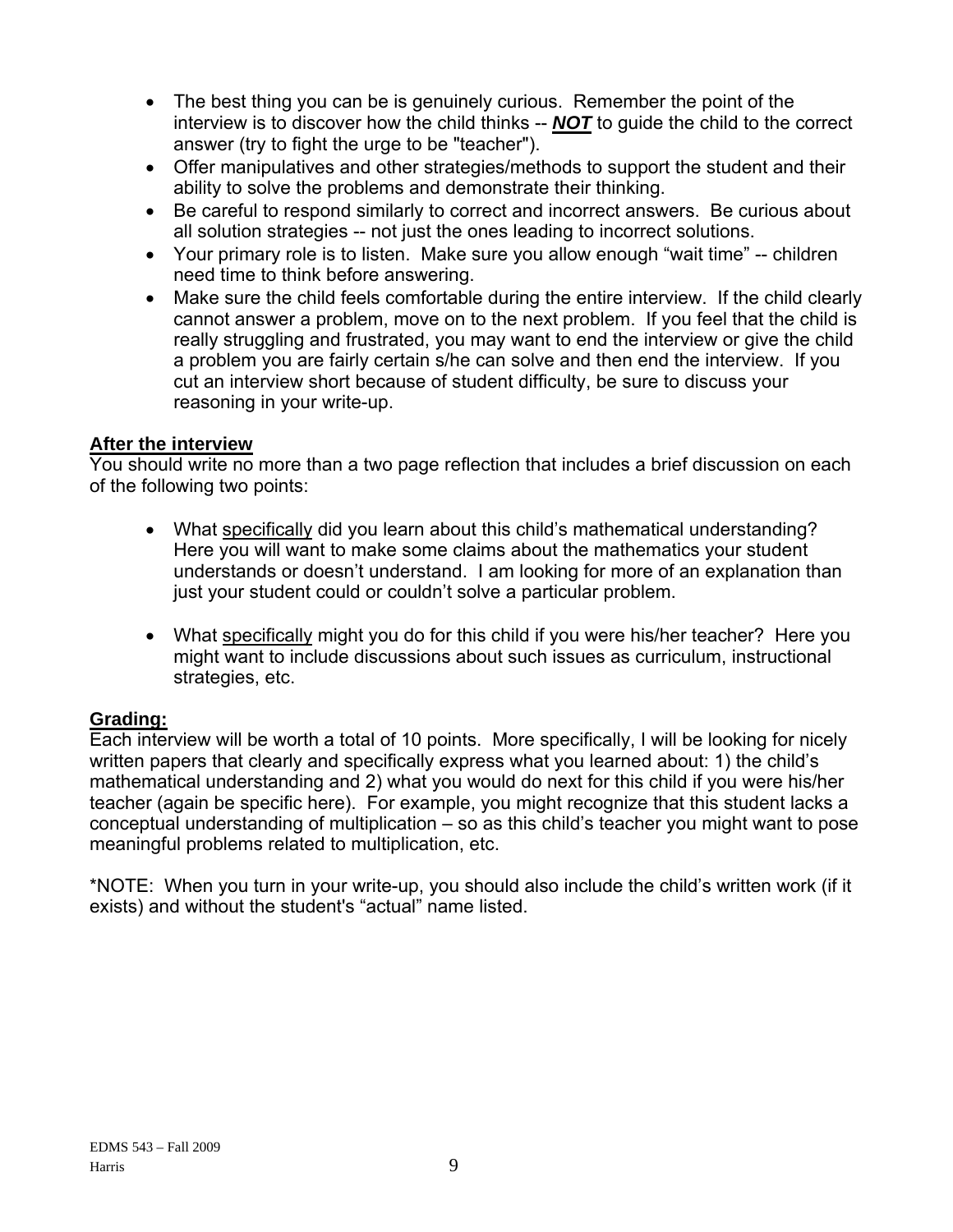#### **Student Interviews Assignment**  EDMS 543

|                         | .5 <sub>pts</sub>                             | 1 pt.                                     | $1.5$ pts                               | 2 pts                                   |
|-------------------------|-----------------------------------------------|-------------------------------------------|-----------------------------------------|-----------------------------------------|
|                         | Developing                                    | <b>Nearly Meets</b>                       | <b>Meets</b>                            | <b>Exceeds</b>                          |
|                         | Candidate's                                   | Candidate's                               | Candidate's                             | Candidate's                             |
| Subject Specific        | assessment and                                | assessment and                            | assessment and                          | assessment and                          |
| Pedagogical             | recommendations                               | recommendations                           | recommendations                         | recommendations                         |
| skills for MS           | from the student                              | from the student                          | from the student                        | from the student                        |
| Teaching                | interview                                     | interview                                 | interview                               | interview                               |
| Assignment              | demonstrates little to                        | demonstrates some                         | demonstrates                            | demonstrates                            |
| (Teaching               | no understanding of                           | understanding of how                      | considerable                            | exceptional                             |
| Mathematics in a        | how to teach the state                        | to teach the state                        | understanding of how                    | understanding of how                    |
| Multiple Subject        | adopted academic                              | adopted academic                          | to teach the state                      | to teach the state                      |
| Assignment)             | content standard in<br>mathematics            | content standard in<br>mathematics        | adopted academic<br>content standard in | adopted academic<br>content standard in |
|                         |                                               |                                           | mathematics                             | mathematics                             |
|                         | Candidate's                                   | Candidate's                               | Candidate's                             | Candidate's                             |
| Monitoring              | assessment and                                | assessment and                            | assessment and                          | assessment and                          |
| <b>Student Learning</b> | recommendations                               | recommendations                           | recommendations                         | recommendations                         |
| During                  | from the student                              | from the student                          | from the student                        | from the student                        |
| Instruction             | interview                                     | interview                                 | interview                               | interview                               |
|                         | demonstrates little to                        | demonstrates some                         | demonstrates                            | demonstrates                            |
|                         | no understanding of                           | understanding of how                      | considerable                            | exceptional                             |
|                         | how to monitor                                | to monitor student                        | understanding of how                    | understanding of how                    |
|                         | student learning and                          | learning and how to                       | to monitor student                      | to monitor student                      |
|                         | how to effectively                            | effectively make use                      | learning and how to                     | learning and how to                     |
|                         | make use of this                              | of this information                       | effectively make use                    | effectively make use                    |
|                         | information when                              | when teaching.                            | of this information                     | of this information                     |
|                         | teaching.                                     |                                           | when teaching.                          | when teaching.                          |
|                         | Candidate                                     | Candidate                                 | Candidate                               | Candidate                               |
| Interpretation          | demonstrates little to                        | demonstrates some                         | demonstrates                            | demonstrates                            |
| and Use of              | no understanding of                           | understanding of how                      | considerable                            | exceptional                             |
| Assessments             | how to effectively                            | to effectively assess                     | understanding of how                    | understanding of how                    |
|                         | assess students'                              | students' content                         | to effectively assess                   | to effectively assess                   |
|                         | content knowledge<br>through the use of       | knowledge through<br>the use of student   | students' content                       | students' content                       |
|                         | student interviews.                           | interviews.                               | knowledge through<br>the use of student | knowledge through<br>the use of student |
|                         |                                               |                                           | interviews.                             | interviews.                             |
| Developmentally         | Candidates' will                              | Candidates" will                          | Candidates' will                        | Candidates' will                        |
| Appropriate             | demonstrate little to                         | demonstrate some                          | demonstrate                             | demonstrate                             |
| Teaching                | no understanding in                           | understanding in the                      | considerable                            | exceptional                             |
| Practices               | the use of                                    | use of                                    | understanding in the                    | understanding in the                    |
|                         | developmentally                               | developmentally                           | use of                                  | use of                                  |
|                         | appropriate teaching                          | appropriate teaching                      | developmentally                         | developmentally                         |
|                         | practices.                                    | practices.                                | appropriate teaching                    | appropriate teaching                    |
|                         |                                               |                                           | practices.                              | practices.                              |
|                         |                                               |                                           |                                         |                                         |
|                         | Candidate's                                   | Candidate's                               | Candidate's                             | Candidate's                             |
| <b>Making Content</b>   | recommendations                               | recommendations                           | recommendations                         | recommendations                         |
| Accessible              | from the student                              | from the student                          | from the student                        | from the student                        |
|                         | interview                                     | interview                                 | interview                               | interview                               |
|                         | demonstrates little to<br>no understanding in | demonstrates some<br>understanding in the | demonstrates<br>considerable            | demonstrates<br>exceptional             |
|                         | the use of                                    | use of pedagogical                        | understanding in the                    | understanding in the                    |
|                         | pedagogical                                   | strategies that will                      | use of pedagogical                      | use of pedagogical                      |
|                         | strategies that will                          | provide all students                      | strategies that will                    | strategies that will                    |
|                         | provide all students                          | access to the                             | provide all students                    | provide all students                    |
|                         | access to the                                 | mathematics                               | access to the                           | access to the                           |
|                         | mathematics                                   | curriculum                                | mathematics                             | mathematics                             |
|                         | curriculum                                    |                                           | curriculum                              | curriculum                              |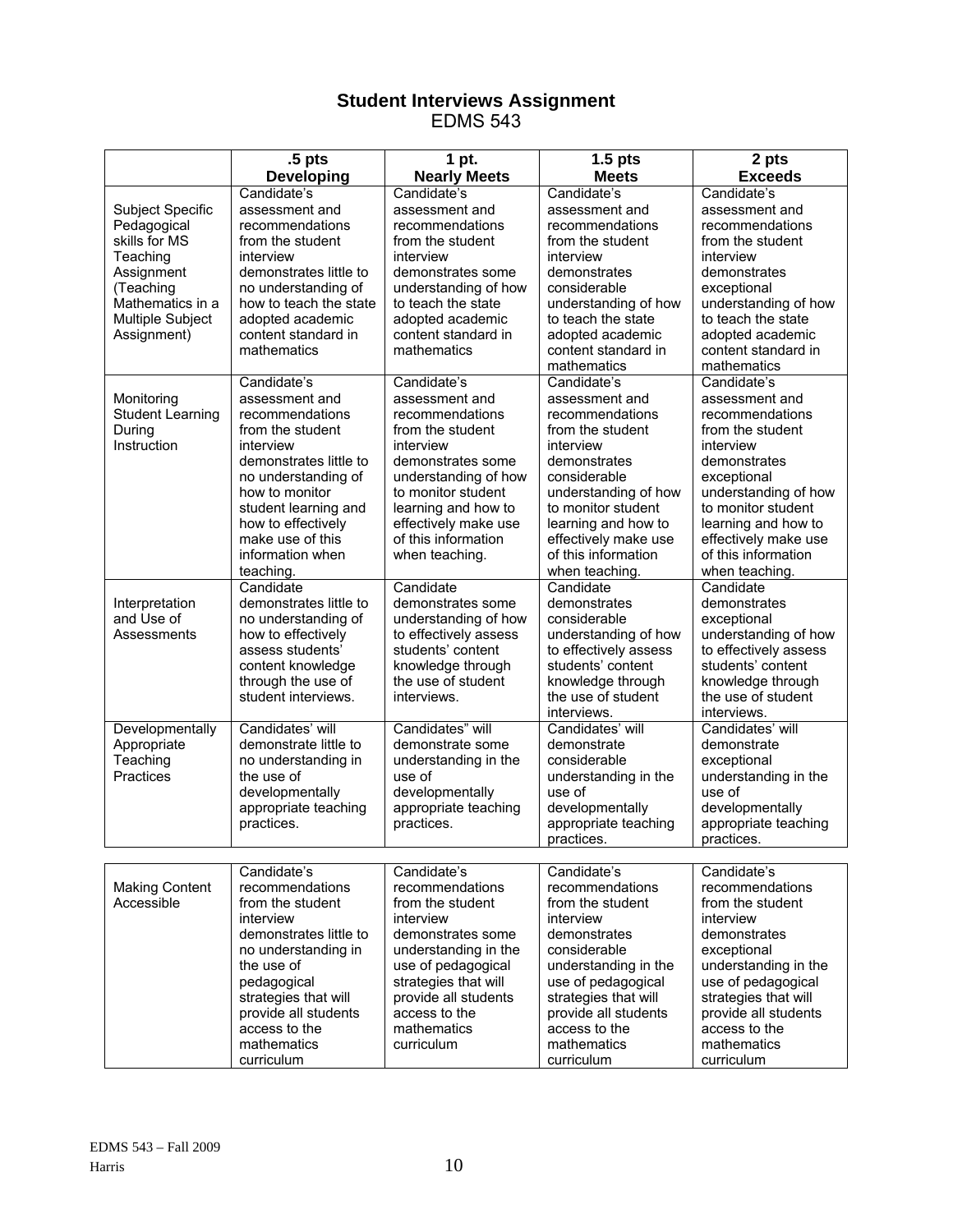#### **MATHEMATICAL RESOURCES ASSIGNMENT**  EDMS 543

In preparation for your Classroom Presentation Assignment, your "content group" will construct an Annotated List of Resources that your fellow colleagues will find helpful when teaching your mathematical topic to students. Your list should include resources that directly relate to your mathematical topic (e.g., algebra, geometry, etc.). For example, you should include such things as children's literature, teacher support materials, manipulatives, WWW locations, research articles, videos or movies, software, etc. Please include any useful information that you find when researching your topic so that your colleagues can learn from your work (but do not include duplicated pages from teacher workbooks, rather provide citations along with short descriptions of your resources). I will be looking to find wellconstructed packets of information. If you partition the workload it should not be an overwhelming task. If each group prepares a packet of materials that is filled with important resources, and we share that information in class, then you will each have a wealth of information on some of the important mathematical resources for use when you teach! A general "rule of thumb" might be for your group to try and find 5 resources in each of the areas mentioned (a minimum of 10 resources per group member). Some topics will naturally have more resources than other topics.

Your group will need to turn in one nicely prepared copy of your List of Resources. Your group should also be prepared to include in your lesson presentation some highlights of the resources you found (consider bringing in a few of the items that you found most helpful when planning your presentation and resources for these materials).

This project is purposefully open-ended in the hopes that you will go out and find some great resources for your mathematical topic and for your presentation. You should talk with your master teachers, use the internet, and make use of materials I provide. However, if you have any questions or challenges finding resources, please be sure to ask (I am happy to provide support…I want these to be good so they are good resources)!

## **Mathematical Lessons:**

Working in small groups or partners, students will demonstrate various methods to teach a mathematical concept. Groups of two-four will work together to prepare lessons in a given strand of the elementary math curriculum. Each member must prepare to present a lesson to children of k-5 families for a Family Math Night. A complete COE Lesson Plan including some of the methods presented needs to be turned in.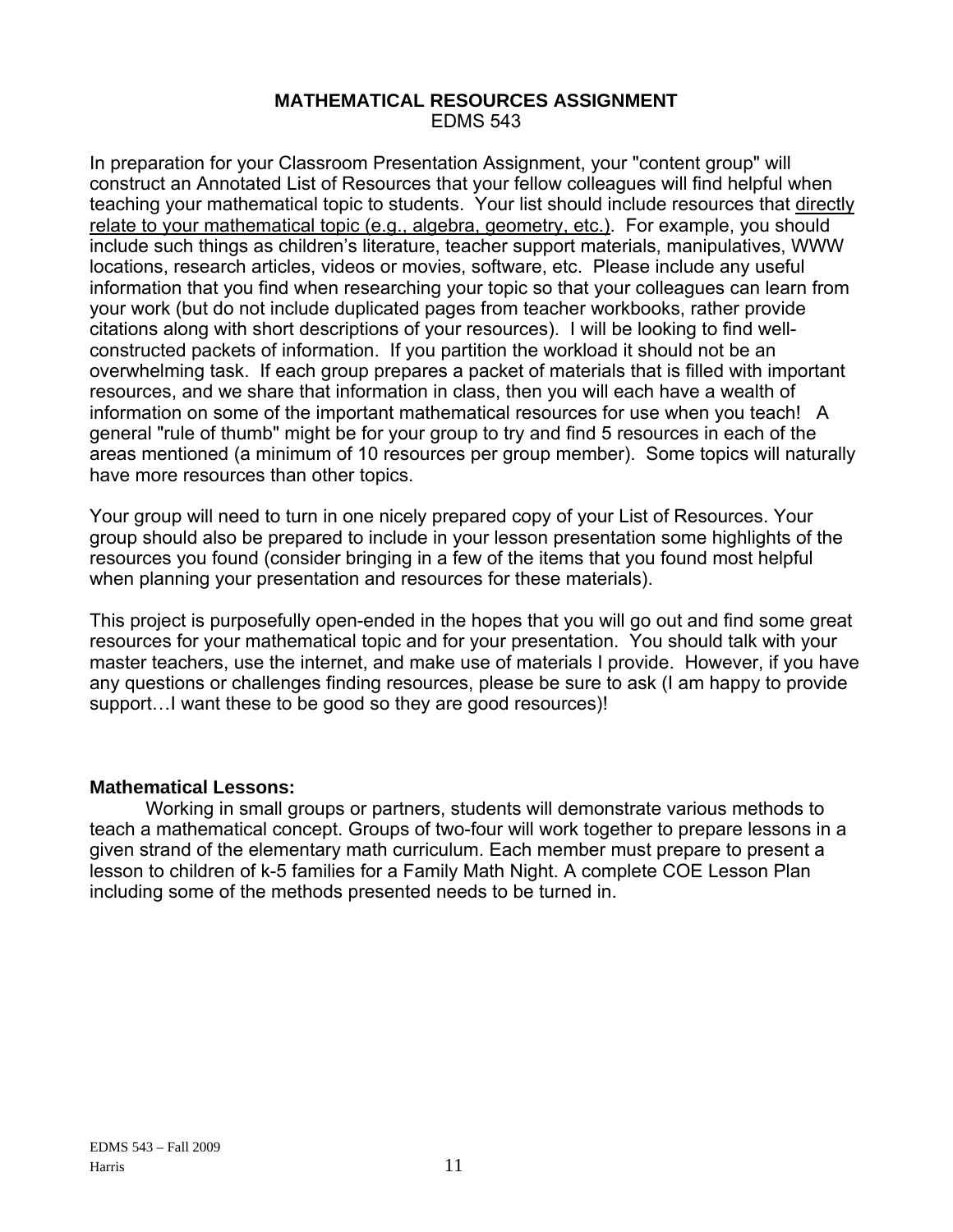# **LESSON DESIGN ASSIGNMENT GRADING RUBRIC**

EDMS 543

| <b>Design Component</b>                                                                                   | Approaching                                                                                                  | <b>Meets</b>                                                                                                                                                                                                                                | <b>Exceeds</b>                                                                                                                                                                                               |  |  |
|-----------------------------------------------------------------------------------------------------------|--------------------------------------------------------------------------------------------------------------|---------------------------------------------------------------------------------------------------------------------------------------------------------------------------------------------------------------------------------------------|--------------------------------------------------------------------------------------------------------------------------------------------------------------------------------------------------------------|--|--|
| & Criteria                                                                                                |                                                                                                              | (includes the criteria for                                                                                                                                                                                                                  | (includes the criteria for                                                                                                                                                                                   |  |  |
|                                                                                                           |                                                                                                              | Approaching)                                                                                                                                                                                                                                | Approaching & Meets)                                                                                                                                                                                         |  |  |
|                                                                                                           | Part I. Elements of Learning Experience (2 points)                                                           |                                                                                                                                                                                                                                             |                                                                                                                                                                                                              |  |  |
| Title, Grade Level, &<br><b>Time</b>                                                                      | Provides a title that is<br>related to the lesson<br>activity; provides grade<br>level and time allocation   | & title addresses the<br>math concepts in the<br>lesson; appropriate<br>grade level and time<br>allocation                                                                                                                                  | & describes where the<br>title fits within a unit<br>plan.                                                                                                                                                   |  |  |
| <b>CA Standards and</b><br>Lesson-specific<br><b>Learning Objectives</b><br>and<br><b>Math Concept(s)</b> | CA Standards are<br>identified and each is<br>addressed in a learning<br>objective or a set of<br>objectives | & each learning<br>objective is clearly<br>stated in terms of what<br>students are expected<br>to know and do                                                                                                                               | & identifies which of the<br>three facets of<br>mathematics learning<br>(procedural proficiency,<br>conceptual<br>understanding, &<br>problem solving) each<br>learning objective is<br>designed to address. |  |  |
| <b>List of materials</b>                                                                                  | Provides a list of<br>materials                                                                              | & the materials are<br>appropriate                                                                                                                                                                                                          | & effective materials<br>that help achieve the<br>learning objectives; if<br>uncommon materials<br>are used, describes how<br>to obtain and/or produce<br>them.                                              |  |  |
| <b>Class Description and</b><br><b>Developmental Needs</b>                                                | Provides the class<br>demographic<br>information; describes<br>students' prior<br>knowledge &<br>experience  | & includes<br>developmental needs of<br>the students                                                                                                                                                                                        | & includes ALL groups<br>of students who present<br>a different instructional<br>challenge (ELL, Special<br>Ed, GATE, etc.) and<br>their particular learning<br>needs.                                       |  |  |
| Part II. Assessment Plan (5 points)                                                                       |                                                                                                              |                                                                                                                                                                                                                                             |                                                                                                                                                                                                              |  |  |
| <b>Assessment</b><br><b>Strategies and</b><br><b>Rubrics</b>                                              | Provides assessment<br>strategies and rubrics<br>for each objective                                          | & articulates if each<br>strategy is entry-level,<br>progress monitoring or<br>summative assessment;<br>clearly describes types<br>of assessment, purpose<br>and implementation<br>(how will you know if<br>they have met the<br>objective) | & provides multiple<br>opportunities for the<br>instructor to check for<br>understanding and<br>clearly communicates to<br>students about the<br>expectations.                                               |  |  |
| Part III. Instructional Strategies (15 points)                                                            |                                                                                                              |                                                                                                                                                                                                                                             |                                                                                                                                                                                                              |  |  |
| The Launch Phase<br>(Anticipatory Set and<br><b>Teaching to the</b><br>Objective)<br>5 points             | Provides an introduction<br>to the lesson                                                                    | & effective introduction<br>that motivates students,<br>challenging/interesting<br>problem(s) that orient<br>student thinking and<br>engages all learners                                                                                   | & establishes<br>expectations and<br>provides script for<br>teacher and times for<br>each activity.                                                                                                          |  |  |
| The Explore Phase<br>(Guided Practice)<br>5 points                                                        | Describes how you will<br>help students explore<br>the math concepts in<br>the lesson                        | & details the steps that<br>build students'<br>conceptual<br>understanding                                                                                                                                                                  | & provides script for<br>teacher and times for<br>each activity; predicts<br>what might happen,                                                                                                              |  |  |